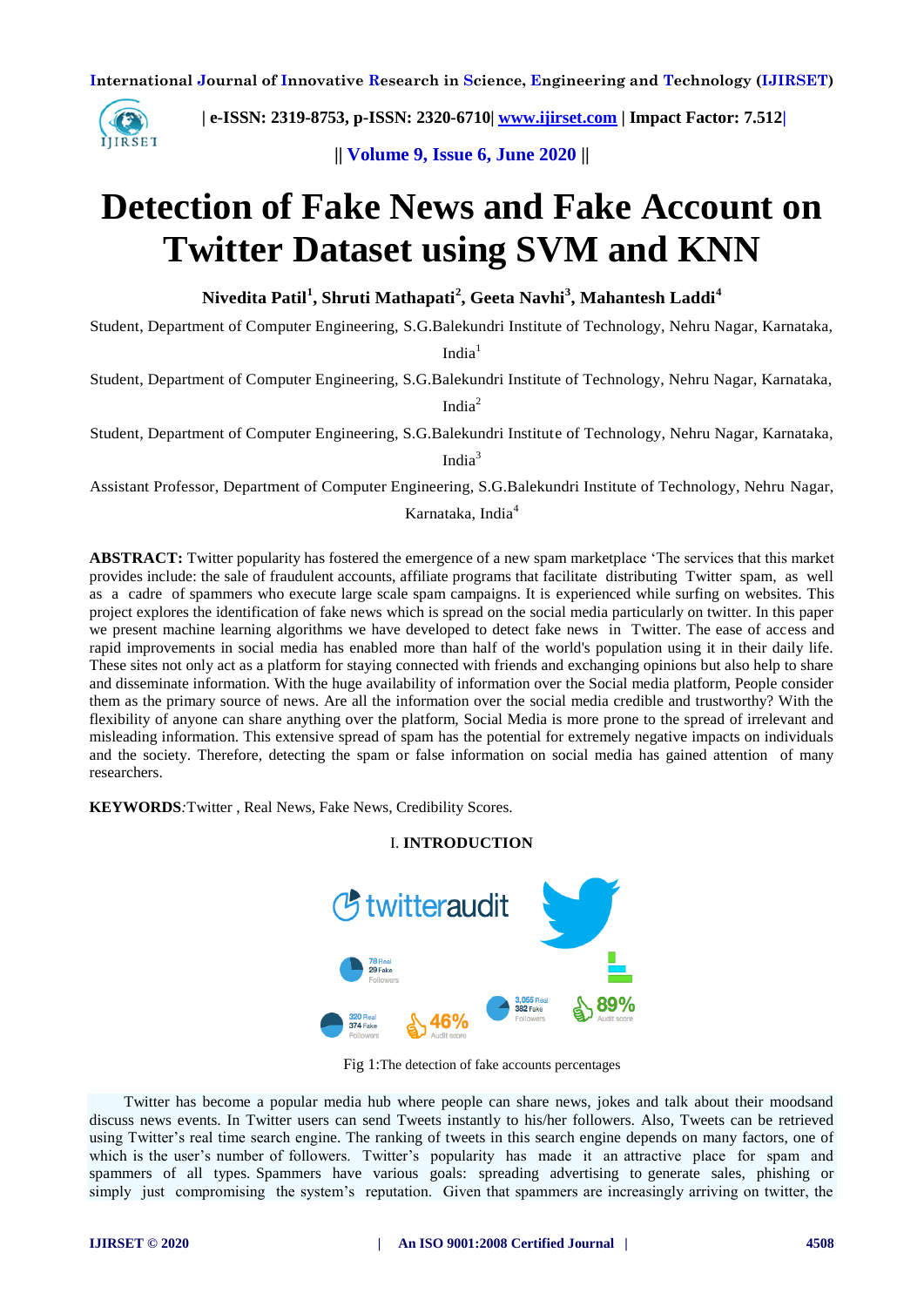

 **| e-ISSN: 2319-8753, p-ISSN: 2320-6710| [www.ijirset.com](http://www.ijirset.com/) | Impact Factor: 7.512|**

# **|| Volume 9, Issue 6, June 2020 ||**

success of real time search services and mining tools lies in the ability to distinguish valuable tweets from the spam storm. There are various ways to fight spam and spammers such as URL blacklists, passive social networking spam traps, manual classification to generate datasets used to train a classifier that later will be used to detect spam and spammers.

So what is Twitter spam? As Twitter describes it in their

website [3], Twitter spam is "a variety of prohibited behaviors that violate the Twitter Rules." Those rules include among other things the type of behavior Twitter considers

spamming, such as:

- "Posting harmful links (including links to phishing or malware sites) .
- Aggressive following behavior (mass following and mass un-following for attention), particularly by automated means.
- Abusing the @reply or @mention function to post unwanted messages to users .
- Creating multiple accounts (either manually or using
- automated tools)
- Having a small number of followers compared to the number of people one is following.
- Posting repeatedly to trending topics to try to grab attention
- Repeatedly posting duplicate updates
- Posting links with unrelated tweets"(Twitter, n,d.).

Twitter actually fights spammers by suspending their accounts. But in general Online Social Networking sites do not detect and suspend suspicious user accounts quickly. They are not willing to deploy automated methods to detect and remove spam accounts fearing that this will lead to a serious discontentment among users. Thus, they wait until the ,sufficient number of users report a specific account as a spam count to suspend it. However, legitimate users are unwilling to invest time to report spammers. Hence spammers are allowed more time to spread spam .

The spread of rumors and false information among public can have serious impacts on our society. For example during the London riots in 2011[8], Twitter was used as a medium to spread rumors. Rioters spread rumors about certain incidents like London eye being set on fire, police beating up a 16 year old, rioters breaking into McDonalds, rioters attacking London Zoo and the animals being freed, attacking the children's hospital at Birmingham and army being deployed in bank which other users further tweeted, leading to the spread of these rumors. This led to panic in the city and the government had to take immediate steps to halt it. So, it is very important to identify the misleading information spreading across social media for the benefit of the society. Unreliable evidence of hoaxes, conspiracy theories and fake news on social media is so abundant that massive digital misinformation has been ranked among the top global risks for our society.

To mitigate the negative effects caused by fake news/rumor–both to benefit the public and the news ecosystem. It's critical that we develop methods to automatically detect fake news on social media. The Fake News detection on social media is a classification problem that can be solved using various classification algorithms. This classification problem can be solved using algorithms such as Naïve Bayes, SVM, KNN] etc. We will be classifying this problem through all the above mentioned classifiers and also have designed a cascaded classifier by combining few classifiers. We use the Twitter dataset to extract various features and classify it using a relevant classifier to detect the hoax. The various features that are considered to classify are Length of the tweet, Number of words, number of hashtags, Number of retweets, number of swear language words, number of special words, number of URLs. Malicious users spreading rumors on Social media can be tracked down and the further spreading of these fake news can be identified and mined using the above suggested approach in a more effective way.

This paper deals in ranking the tweets based on the credibility during high impact events using SVM, Naive Bayes and K-Nearest Neighbour algorithms. They use the dataset collected from Twitter website by scraping the twitter pages. On feeding the dataset, data is classified using the models derived using different classifiers. As a part of Post-processing steps, performance of the existing output is combined with other classifiers in a cascading way and also ranked the tweets based on the Naive Bayes output. Finally, implemented the maximum voting by feeding each test point to all classifiers. With the data analyzed, 28% of total tweets posted about an event was spam on an average. Around 67% of the total tweets posted about the event contained situational awareness information that was credible.The paper completely deals with detection of spam and non-spam tweets mainly based on the features set. Training the model is done using SVM, Naive Bayes and KNN classifiers.We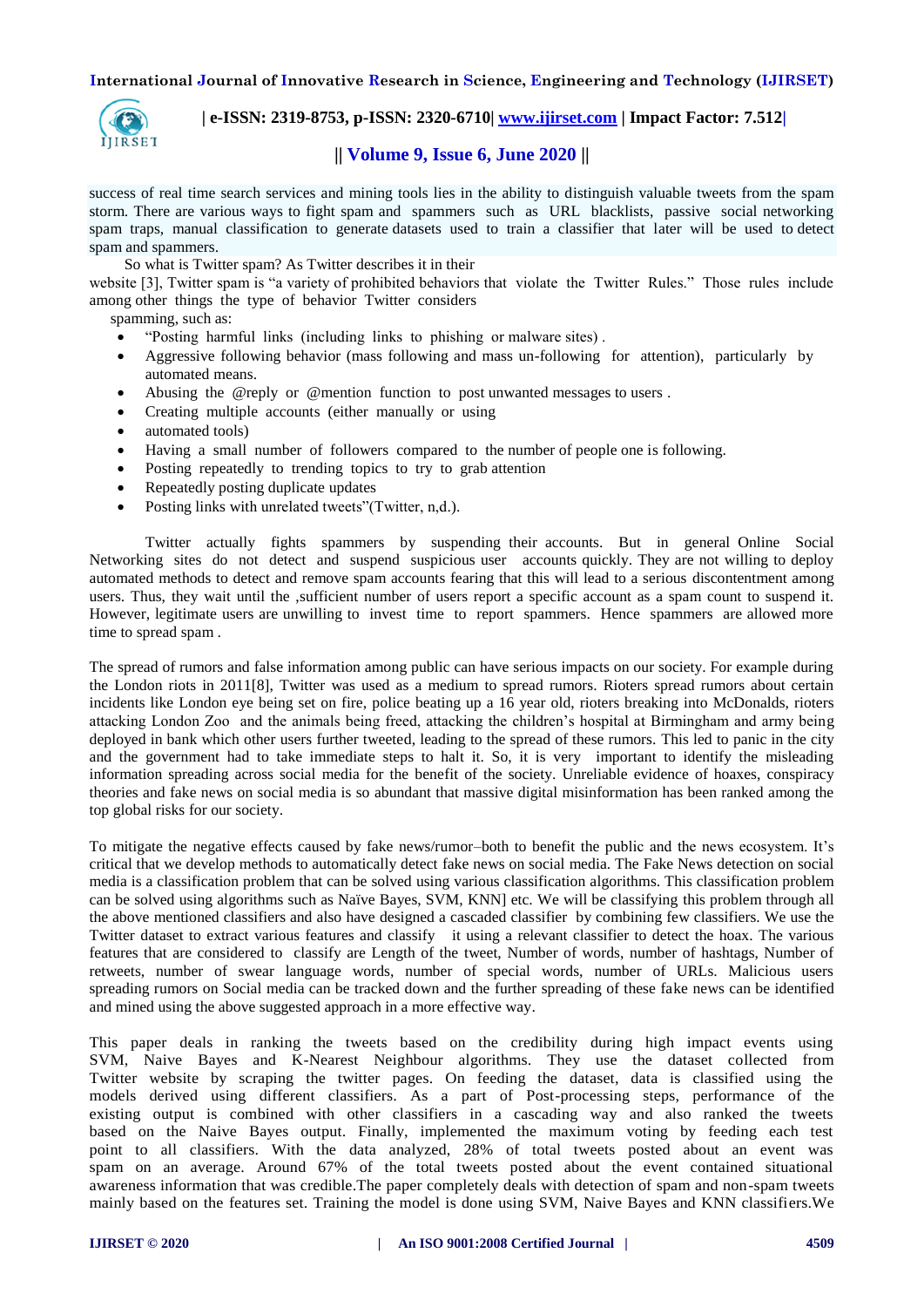

## **| e-ISSN: 2319-8753, p-ISSN: 2320-6710| [www.ijirset.com](http://www.ijirset.com/) | Impact Factor: 7.512|**

# **|| Volume 9, Issue 6, June 2020 ||**

concluded to use the following features like number of URLs, number of swear words, number of spam words, length of tweet text, favorites, retweets which seems to be more reliable for the dataset, therefore we chose retweets, favorites and the sum of all other features to detect the class for the tweets dataset using different classifying algorithm. We evaluated its accuracy by comparing with the output of different classifying algorithms such as Naïve Bayes, KNN and SVM. The implementation in the paper resulted in an accuracy of 81%, so we aimed in gaining a much higher accuracy with the above mentioned feature set using only SVM classifying algorithm.

### **II. RELATED WORK**

The prevalence of fake accounts and/or "bots" is continuously evolving, and feature based machine learning detection systems employing highly predictive behaviors provide unique opportunities to develop an understanding of how to discriminate between bots and humans, i.e. between real vs. fake accounts on social media. [8]

Ferrara et al. (2016), in their Taxonomy of Social Bots Detection Systems, have commended the use of machine-learning methods for bot detection based on the identification of highly revealing features that differentiate them from humans (real users). By focusing on differences in behavioural patterns between bots and humans, these features can be easily encoded and adopted by way of machine learning techniques to identify and classify accounts into the category of bot or human based on their observed behaviors.

Creating and using a baseline dataset of verified human and fake follower accounts, Cresci et al.(2015), in their seminal work, have exploited the baseline dataset to train a set of machine-learning classifiers built according to the reviewed rules and features set by media and academia (based on existing literature) respectively. Their results show that while the rules proposed by media are weak in detecting fake followers in a satisfactory fashion, features proposed in the past by academia for spam detection are a lot more accurate and efficient in providing the required results. Building on the most promising features, they have revised these classifiers, developing a Class A classifier, which is lightweight and general, yet itis able to correctly classify more than 95% of the accounts of the original training set, tested for global sensitivity.

A slightly different approach has been used by Zhang and Lu (2016), who proposed a novel method of fake account detection in Weibo, the Chinese counterpart of Twitter. This detection framework is based on the premise of why such accounts exist in the first place, i.e. "to follow their targets enmasse".Hence it has been observed that there is high overlap between the follower lists of the customers of such accounts. They have investigated the top Weibo accounts whose follower lists duplicate or nearly duplicate each other. Using a sample-based approach in their experiment, they found 395 near-duplicates, leading to 11.90 million fake accounts (4.56 % of total users) sending 741.10 million links (9.50 % of the entire edges). They have further characterized four typical structures of spammers, clustering them into 34 groups, and analysing the properties of each group.

One of the early efforts to detect and fight spam and spammers on Twitter was by Fabricio et al. [1]. They manually annotated a sample that consists of 8207 users, 335 of which were spammers and 7852 were non-spammers. They selected 710 of the legitimate users to include in their collection which is twice the number of the labelled spammers. Thus, the total size of their labelled collection was 1065 users. They identified two sets of attributes that distinguish spammers from non-spammers. The first set they called "content attributes" and the second set "user behaviour attributes". The content attributes include properties of the text of the tweets posted by the users. For instance, they captured the maximum, minimum, average and median of the following metrics: number of hash tags per number of words on each tweet, number of URLs per words, number of words of each tweet, number of characters of each tweet, number of URLs on each tweet, number of hash tags on each tweet, number of numeric characters (i.e. 1,2,3) that appear in the text, number of users mentioned in each tweet, number of times the tweet has been retweeted (counted by the presence of "RT  $@$ username" in the text).

From the content attribute sets they collected, they inspected 3 attributes that they believed would largely distinguish spammers from non-spammers. Those attributes are 1) Fraction of tweets containing URLs 2) Fraction of tweets containing spam word 3) Average number of tweets that are hashtags. They drew the cumulative distribution function (CDF) for those three attributes, and they found that those attributes indeed distinguish spammers from non-spammers. Since spammers tend to have more tweets

containing URLs, more tweets with spam words and higher numbers of hashtags per tweet [1].

They also identified 23 user behavior attributes, some of which are:- number of followers, ratio of followers per followees, number of tweets according to age of user account, number of times the user was mentioned, number of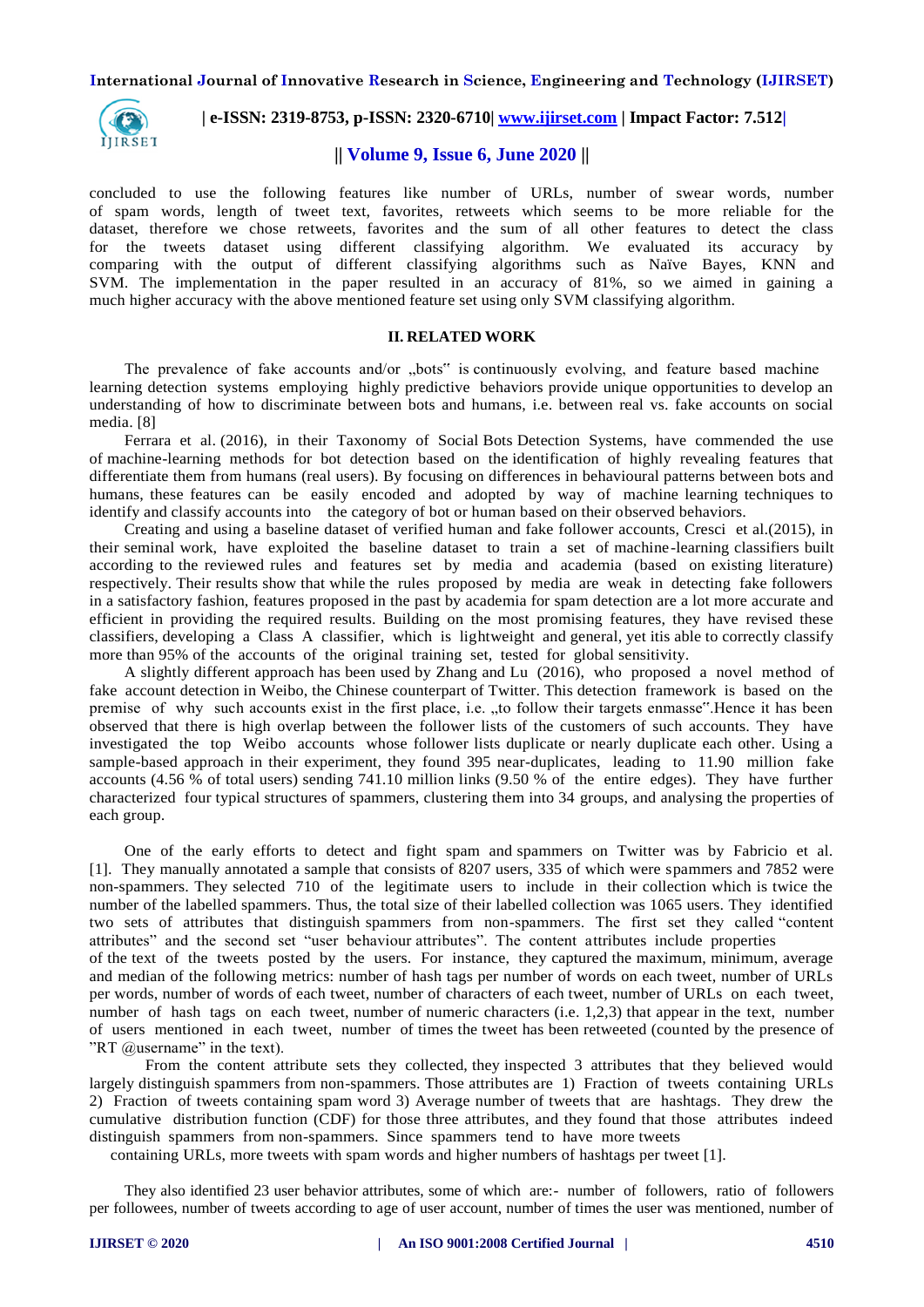

# **| e-ISSN: 2319-8753, p-ISSN: 2320-6710| [www.ijirset.com](http://www.ijirset.com/) | Impact Factor: 7.512|**

# **|| Volume 9, Issue 6, June 2020 ||**

times the user was replied to, existence of spam words in the user screen name, number of tweets posted per day and per week, etc. Also, they inspected 3 user behavior attributes they believed would distinguish spammers from nonspammers. They drew the CDF for these 3 attributes: number of followers per number of followees, the age of the user account, and the number of tweets received. They found that spammers have a higher ratio of followers to followees and they explain this by the fact that spammers try to follow a large number of users in hope that they will be followed back. They also found that spammers" accounts are mostly new since they frequently get blocked and immediately create new accounts. Finally, they reported that non-spammers receive a much larger number of Tweets from their followees compared to spammers (Benevenuto, Magno, Rodrigues, & Almeida, 2010). Fabricio et al. (Benevenuto, Magno, Rodrigues, & Almeida, 2010) used the 39 content attributes and the 23 user behavior attributes to distinguish spammers from non-spammers using a supervised machine learning algorithm which is SVM. They performed 5-fold cross-validations for testing. Their results are presented in the confusion matrix table below.

TABLE I: FABRICIO ET AL. [3] SPAMMER DETECTION ALGORITHM RESULTS Development Characteristics

|                     |             | гтепеатен славзитеаноп |             |
|---------------------|-------------|------------------------|-------------|
|                     |             | Spammer                | Non-spammer |
| True classification | Spammer     | 70.1%                  | 29.9%       |
|                     | Non-spammer | 3.6%                   | 96.4%       |

Besides studying the spammer detection problem, they studied the problem of detecting spam tweets [1]. Detecting spam tweets can be very useful for real time search, while detecting spammers is helpful in suspending spammers" accounts. To detect spam Tweets, they considered the following attributes: number of words from a list of spam words, number of hashtags per words, number of URLs per words, number of words, number of numeric characters on the text, number of characters, number of URLs, number of hashtags, number of mentions, number of times the tweet has been replied to, and whether the tweet was posted as a reply. They used SVM classifier with these attributes. They used a labeled collection of tweets that are labeled as spam or non-spam. The classifier was able to identify 78.5% of spam and 92.5% of non-spam.

Thomas et al. [3] collected 1.8 billion tweets sent by 32.9 million Twitter accounts. Then, they identified the accounts suspended by Twitter for abusive behavior. They found that 1.1 million accounts were suspended. To verify that the 1.1 million suspended accounts were spam accounts they drew a random sample consisting of 100 accounts. They then analyzed the Tweets posted by those accounts to find common spam keywords, frequent duplicate tweets, tweet content that appears across multiple accounts, the landing page of each tweet"s URL and the overall posting behavior of each account. They found that 93 accounts were suspended for posting spam and unsolicited product advertisements; 3 accounts were suspended for exclusively retweeting content from major news accounts and the remaining 4 were suspended for aggressive marketing and duplicate posts. Thus they discerned that the majority of the suspended accounts are created by spammers. They found that only 8% of URLs appearing in fraudulent accounts appeared in blacklists. The problem is that those blacklists are used as techniques to identify social network spam which mean social networks should not rely on blacklists to detect spam.

Different researches have been presented to detectfake accounts with different approaches. In this research, we will follow the feature based detection approach [11]. This approach is based on monitoring the behavior of the user such as his number of tweets, retweets, friends, etc. this concept is basedon the confidence that humans usually behave differently than the fakes, therefore, detecting this behavior will lead to the revealing of the fake accounts [12]. In this section, we will demonstrate some of the works that have been presented in this area. Reference [13] has reached an accuracy of 84.5% to detect spammers by identifying 23 attributes, most of these attributes (17 attributes) are demonstrated in Table I

which was mentioned in his research. However, in our research, we have reached more accuracy with smaller set of attributes as will bediscussed in Section III.

In [13], the set of attributes has been minimized by identifying ten attributes for detection, the attributes are presented in Table I. However, as mentioned in this research, the result was not promising for identifying fake accounts with more optimistic perspective that it is able to identify fake tweets with higher accuracy by the support of graph techniques.

Although [14] has presented a minimized set of attributes which contained six attributes, however, it is mentioned that it could only detects determined types of spammers, they are bagger, and poster spammers [15]. In our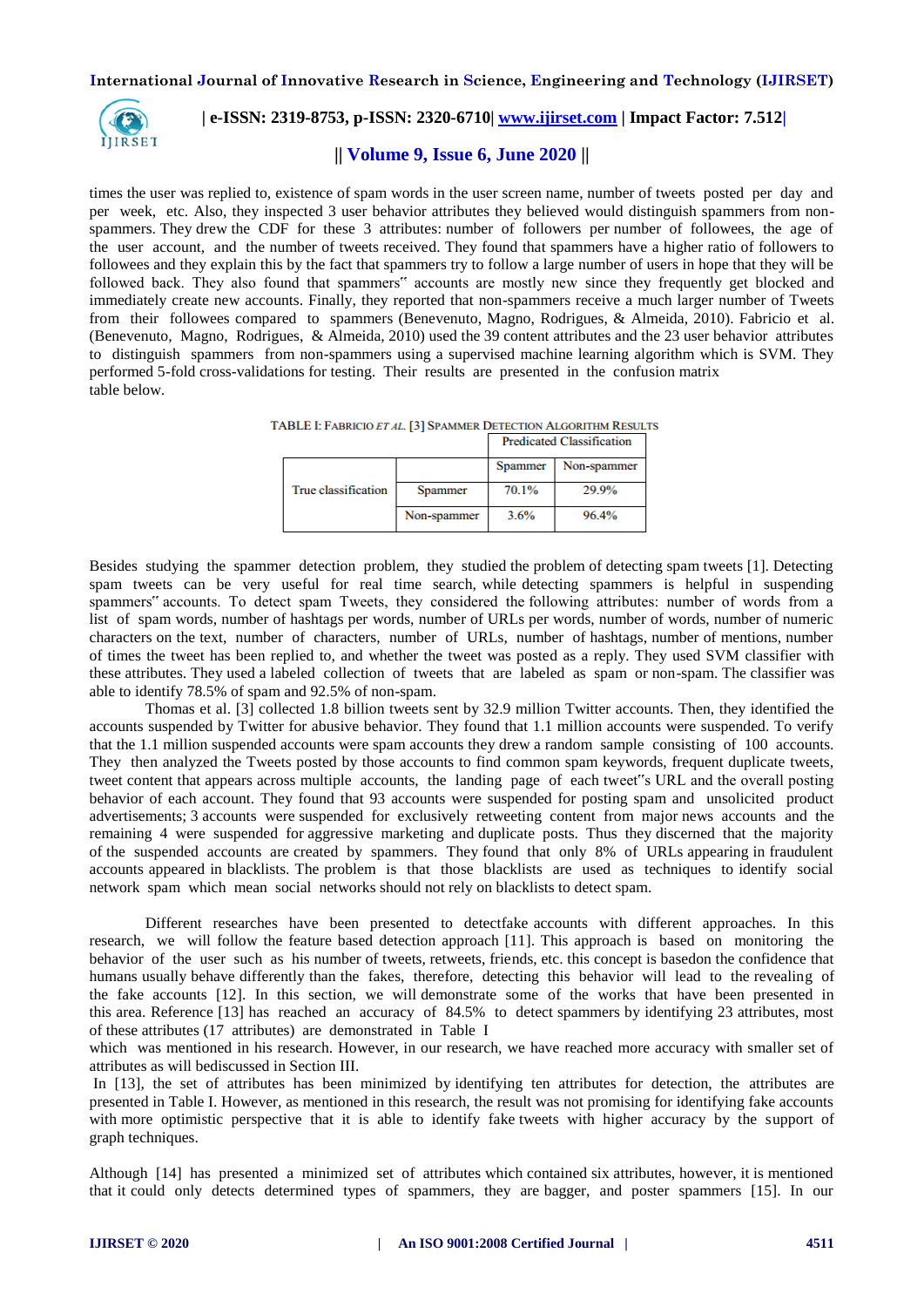

 **| e-ISSN: 2319-8753, p-ISSN: 2320-6710| [www.ijirset.com](http://www.ijirset.com/) | Impact Factor: 7.512|**

# **|| Volume 9, Issue 6, June 2020 ||**

approach, we propose minimized set of attributes for detecting all types of spammers. In addition, one of these attributes requires text analysis procedure for finding the similarities among messages which is not required for our proposed approach. Moreover, it is mentioned in [15] that Random Forest algorithm [11] is the best results for detection for Twitter.

## **III. PROBLEM STATEMENT**

Whenever we start any tracking project for a new twitter dataset or an existing application, the first thing we do is a complexity scan of the complete machine details . We go through basic and advanced settings, check the data quality and consistency – we try to find the fake news and assign the credibility i.e. the credible tweet will be assigned as 1 and non-credible tweet is assigned as -1.As the credibility scores increases that account is considered to be non – spam and the decreased credible scored account is considered as spam account. In this we are going to track some fake news emerging from the dataset.

## **IV. PROPOSEDWORK**

Twitter has been used as the source of dataset. It is one of the major platforms used to spread news every day, and a number of fake news have been spreading over the social media. To collect the dataset, we have chosen the news throughout the world. We tried to collect the data by using the streaming API of twitter but unfortunately twitter will provide only the past seven days of data.

- 1.Raw data**:**
	- Tweet Text
	- Tweet Date/Time
	- Re-tweets.
	- Location of Tweet
	- User Details
	- No of favorites
- 2.We have divided the scrapped tweets into two csv files:
	- RawTrainingDataSet.csv
	- RawTestDataSet.csv
- 3. Data preprocessing, feature selection, feature extraction has been performed on both training and test data set. The training dataset is used for modelling the classifiers and

the model is used for predicting the test data.

- 4.Tweet Annotation : We manually annotated the raw dataset
- into two categories Spam and non-SpamWe introduced a new column named Class for representing the category(spam and non-spam) for each tweet in the raw dataset.
- If the tweet is spam, the class is assigned value -1.
- If the tweet is non-spam, the class is assigned value 1.

#### V. **FEASIBILITY ANALYSIS**

A feasibility study is conducted to select the best system that meets performance requirement. This entails an identification description, an evaluation of candidate system and the selection of best system for the job. The system required performance is defined by a statement of constraints, the identification of specific system objective and a description of outputs.

The key considerations in feasibility analysis are:

- 1. Economic Feasibility
- 2. Technical Feasibility
- 3. Operational Feasibility

#### **5.1Economic Feasibility**

It looks at the financial aspect of the project. It determines whether the management has enough resources and budget to invest in the proposed system and the estimated time for the recovery of cost incurred. It also determines whether it is worthwhile to invest the money in the proposed project. Economic feasibility is determined by the means of cost benefit analysis. The proposed system is economically feasible because the cost involved in purchasing the hardware and the software are within approachable. The personal cost like salaries of employees hired are also nominal, because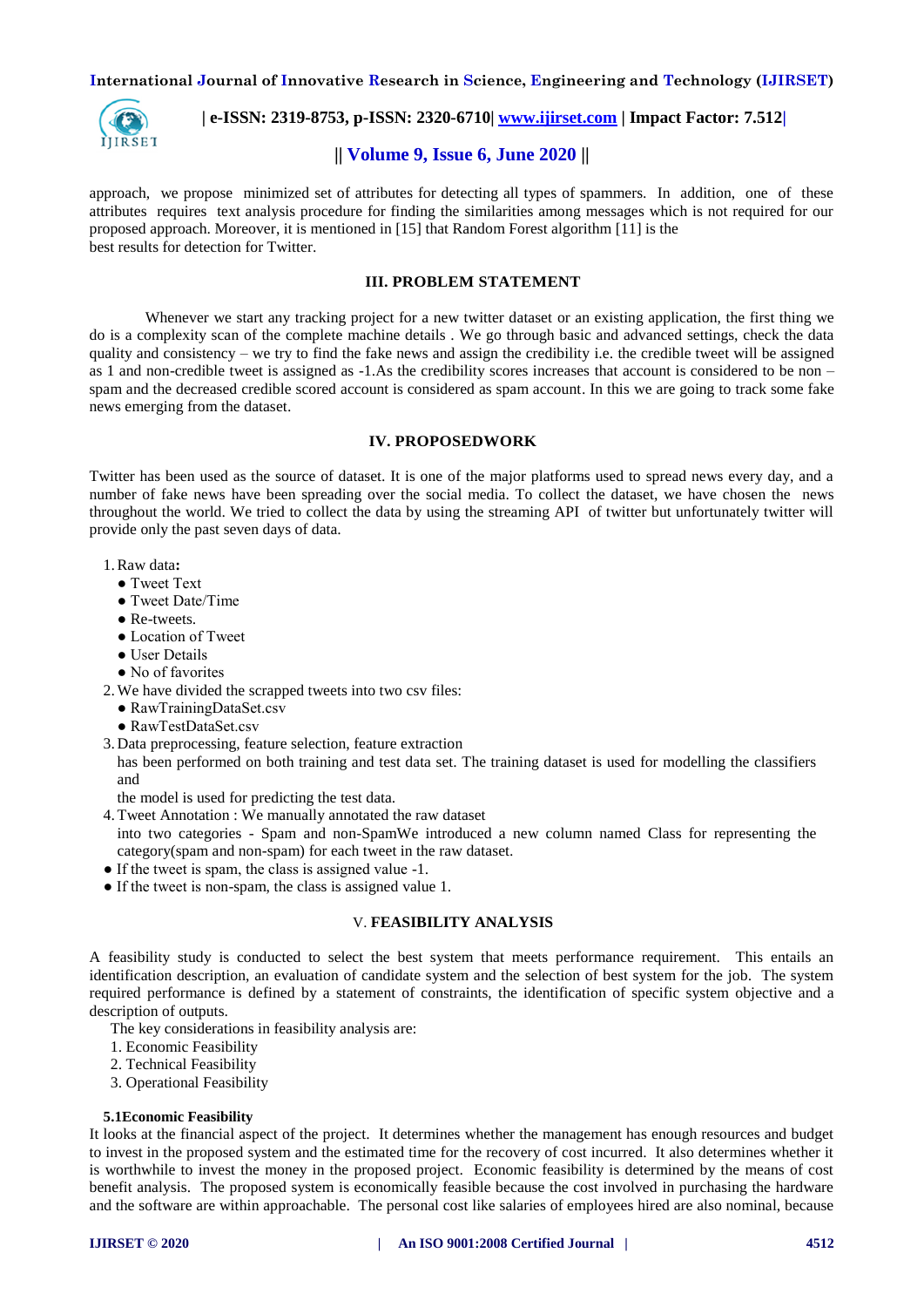

 **| e-ISSN: 2319-8753, p-ISSN: 2320-6710| [www.ijirset.com](http://www.ijirset.com/) | Impact Factor: 7.512|**

# **|| Volume 9, Issue 6, June 2020 ||**

working in this system need not required a highly qualified professional. The operating-environment costs are marginal. The less time involved also helped in its economic feasibility.

## **5.2 Technical Feasibility**

It is a measure of the practically of specific technical solution and the availability of technical resources and expertise.

- $\triangleright$  Programming language: Python.
- Libraries: Numpy, Scipy, sklearn , pandas, matplotlib, Beautiful Soup 4,Requests.
- > IDE: Pycharm

The above tools are readily available, easy to work with and widely used for developing .

## **5.3 Operational Feasibility**

The system will be used if it is developed well then be resistance for users that undetermined:

- $\triangleright$  No major training and new skills are required as it is based on SPIRAL model.
- $\triangleright$  It will help in the time saving and fast processing and dispersal of user request and application.
- $\triangleright$  New product will provide all the benefits of present system with better performance.

 User involvement in the building of present system is sought to keep in mind the user specific requirement and needs.

 $\triangleright$  User will have control over their own information. Important information such as pay slip can be generated at the click of a button.

 $\triangleright$  Faster and systematic processing of user application approval, allocation of IDs payments, etc. used had greater chances of error due to wrong information entered mistake.

## **VI. SYSTEM DESIGN**

A data-flow diagram (DFD) is a graphical representation of the "flow" of data through an information system. DFDs can also be used for the visualization of data processing (structured design).

On a DFD, data items flow from an external data source or an internal data store to an internal data store or an external data sink, via an internal process.

A DFD provides no information about the timing or ordering of processes, or about whether processes will operate in sequence or in parallel. It is therefore quite different from a flowchart, which shows the flow of control through an algorithm, allowing a reader to determine what operations will be performed, in what order, and under what circumstances, but not what kinds of data will be input to and output from the system, nor where the data will come from and go to, nor where the data will be stored (all of which are shown on a DFD).

DFDs help system designers and others during initial analysis stages visualize a current system or one that may be necessary to meet new requirements. Systems analysts prefer working with DFDs, particularly when they require a clear understanding of the boundary between existing systems and postulated systems. DFDs represent the following:

- 1. External devices sending and receiving data
- 2. Processes that change that data
- 3. Data flows themselves
- 4. Data storage locations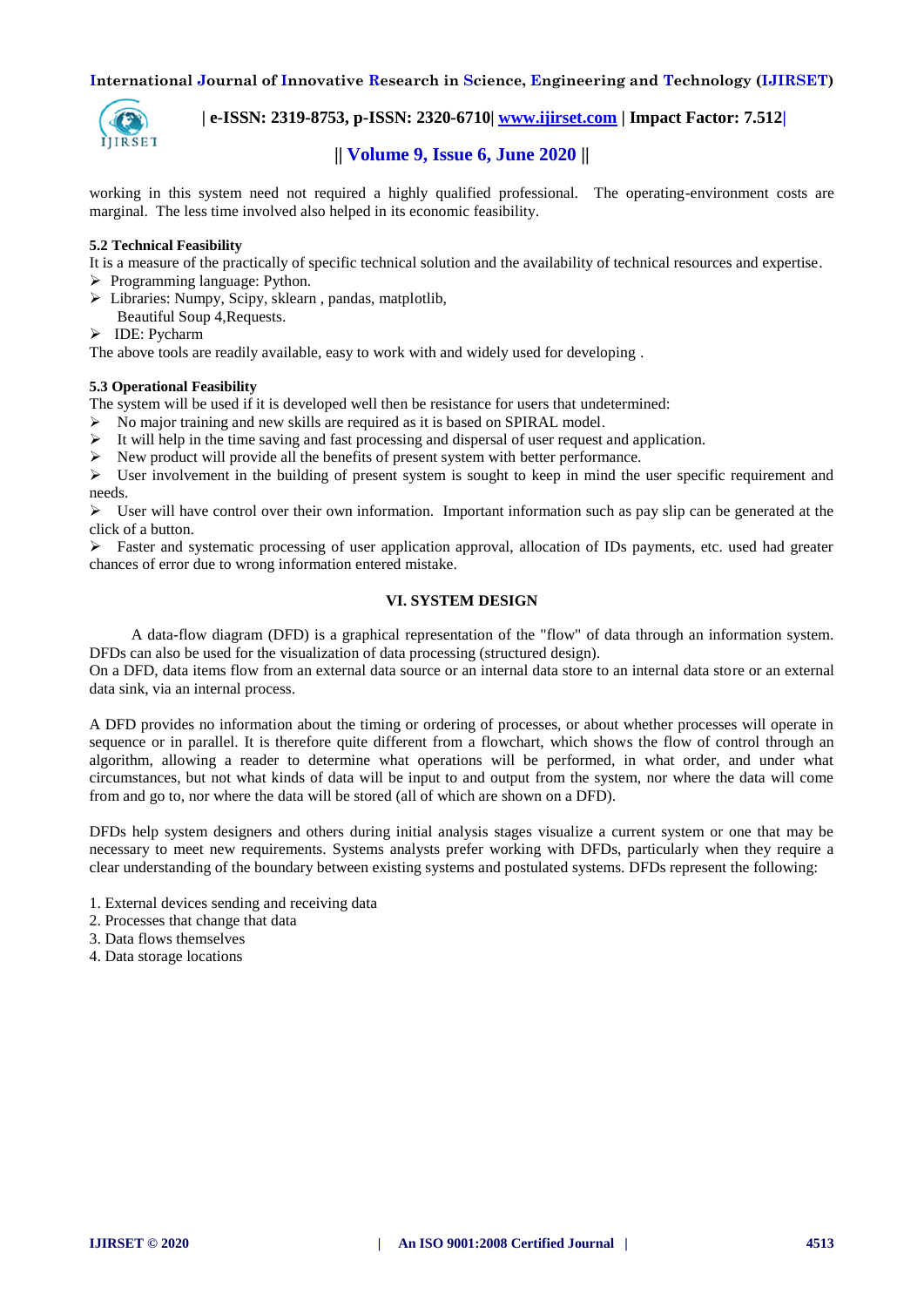

 **| e-ISSN: 2319-8753, p-ISSN: 2320-6710| [www.ijirset.com](http://www.ijirset.com/) | Impact Factor: 7.512|**

# **|| Volume 9, Issue 6, June 2020 ||**



**Dataflow diagram of the project**

#### **VII. METHODOLOGY**

The implementation of the project is done in python language. Pattern recognition steps followed are – data collection, data preprocessing, feature extraction, feature selection ,modeling, evaluation and then post processing on our dataset and designed the classifier using SVM, KNN and Naive Bayes classification algorithms.As a part of post processing, we have implemented maximum voting, cascading and assigning the credibility weights to each tweets.



#### **Architecture of the project**

- Data collection.
- Data Preprocessing.
- Feature Selection\Extraction.
- 
- Classification\Modeling:<br>
> Support Vector Machinee<br>
> Naive Bayes(NB). Support Vector Machine(SVM).
- $\triangleright$  Naive Bayes(NB).<br> $\triangleright$  K-Nearest Neighbo
- K-Nearest Neighbour(KNN).
- Post processing:
- $\triangleright$  Assigning the weight.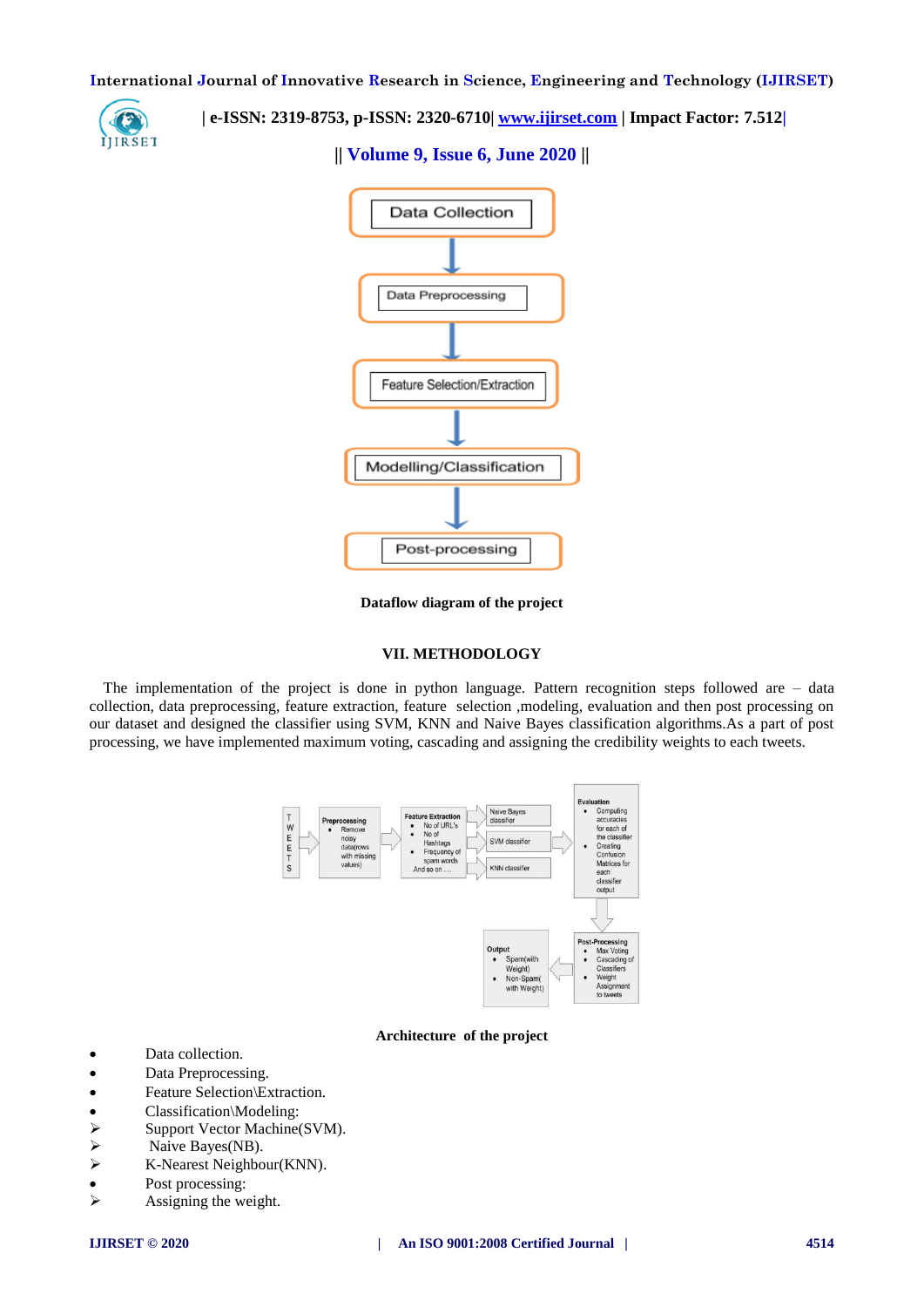

 **| e-ISSN: 2319-8753, p-ISSN: 2320-6710| [www.ijirset.com](http://www.ijirset.com/) | Impact Factor: 7.512|**

**|| Volume 9, Issue 6, June 2020 ||** 

> Maximum Voting.

> Cascading.

## **VIII. RESULTS AND ANALYSIS**

The outcome of this proposed work is ,the system is trained with the particular data set with the particular categories which include one or more. After training it with the data set the input is given from the trained data set and it will give the result as whether the tweet is fake or not.

- Collect the tweets from the twitter API.
- Train the machine with the tweets collected as dataset from API.
- Test using machine learning algorithm and assign the weights or scores.
- As the credibility score increases the account is considered as fake or not-fake.



#### IX. **CONCLUSION**

In this research, we proposed an approach for detecting fake accounts on Twitter social network, the proposed approach was based on determining the effective features for the detection process. The attributes have been collected from different research, they have been filtered by extensive analysis as a first stage, and then the features have been weighted. Different experiments have been conducted to reach the minimum set of attributes with perceiving the best accuracy results..

#### **REFERENCES**

**[1]**F. Benevenuto, G. Magno, T. Rodrigues, and V. Almeida, 2010, "Detecting spammers on twitter," in Proc. Anti-Abuse and Spam Conference on Collaboration, Electronic messaging, Washington: Redmond

**[2]**K.Thomas, C.Grier, D.Song, and V.Paxson, "Suspended accounts in retrospect: an analysis twitter spam," in Proc. the 2011 ACM SIGCOMM Conference on Internet Measurement Conference, 2011.

**[3]**Twitter. How to Report Spam on Twitter. [Online].Available:https://support.twitter.com/articles/64986-how-toreport-spam-on-twitter.

**[4]**G.Saptarshi, K. Gautam, and G.Niloy, "Spammers' networks within online social networks: A case -study on Twitter,"inProc.World Wide Web Conference 2011, Hyderabad, 2011.

**[5]**A.Considine. (August 22, 2012). Buying their way to twitterfame.[Online]Available:http://tinyurl.com/n763xe7

**[6]**C.Malu, D.Umeshwar, H.Meichun, G.Riddhiman, D.Mohamed, L. Yue, and S. Mark, 2011, "LCI: A social channel analysis platform for live customer intelligence,"in Proc. SIGMOD '11 Conf. NY, USA.

**[7]**Weka 3: Data Mining Software in Java. (2012). [Online].Available:http://www.cs.waikato.ac.nz/ml/weka/

[8]B. Y. E. Ferrara, O. Varol, C. Davis, F. Menczer, and A. Flammini, "The rise ofsocial bots," Commun. ACM, vol. 59 No.7, pp. 96–104, 2016.

**[9]** S. Cresci, R. Di, M. Petrocchi, A. Spognardi, and M.Tesconi, "Fame for sale : Efficient detection of fake Twitter followers," Decis. Support Syst., vol. 80, 2015,pp. 56–71, October 2015.

**[10]**Y.Zhang and J. Lu, "Discover millions of fake followers in Weibo,"Soc. Netw. Anal. Min., 2016

**[11]**YazanBoshmaf et al., "Íntegro: Leveraging Victim Prediction for Robust Fake Account Detection in OSNs," in NDSS '15, 8-11 , SanDiego, CA, USA, February 2015.

**[12]**VladislavKontsevoi, Naim Lujan, and Adrian Orozco, "Detecting Subversion of Twitter," May 14, 2014. **[13]**Fabr´ıcioBenevenuto, Gabriel Magno, Tiago

Rodrigues, and Virg´ılio Almeida, "Detecting spammers on twitter," Collaboration, electronic messaging, anti